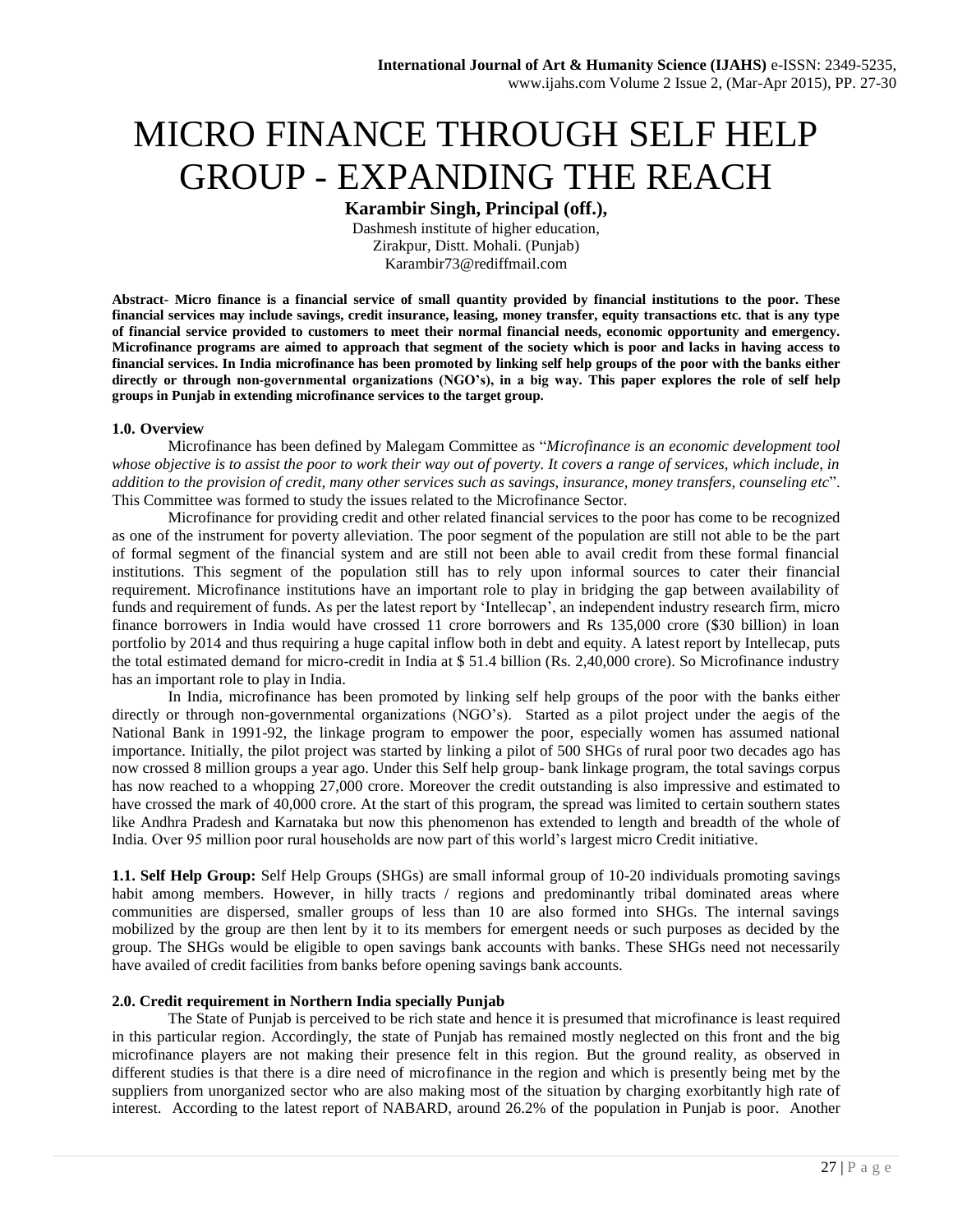www.ijahs.com Volume 2 Issue 2, (Mar-Apr 2015), PP. 27-30

reason for the same is that all the major MFIs have their base at South & East India. Here it is worth mentioning here that the North Indian states like Delhi, Haryana, Rajasthan & even Punjab are now being pursued very aggressively by major players of the sector like SKS, Ujjivan and Equitas etc.

The Progress of Self Help Groups in expanding its wings to spread the reach of microfinance in the State of Punjab can be judged from the figures shown in the table 2.1:

| <b>Extra function</b> of the state of the build $\{H_{\rm g}^{\rm c}(\rm R_{\rm g})\}$ which online to much follow |                         |            |                             |  |  |  |  |  |
|--------------------------------------------------------------------------------------------------------------------|-------------------------|------------|-----------------------------|--|--|--|--|--|
| Sr. No.                                                                                                            | Agency                  | No. of SHG | Saving Amount (In Rs. Lakh) |  |  |  |  |  |
|                                                                                                                    | <b>Commercial Banks</b> | 24235      | 2817.91                     |  |  |  |  |  |
|                                                                                                                    | Regional Rural Banks    | 5085       | 353.45                      |  |  |  |  |  |
|                                                                                                                    | Co-operative Banks      | 5740       | 464.12                      |  |  |  |  |  |
|                                                                                                                    | Total                   | 35060      | 3635.48                     |  |  |  |  |  |

**2.1. Table: Savings of SHGs with Banks (Agency wise Position on 31st March 2013)**

**Source: NABARD report, 'Status of microfinance in India, 2012-13.'**

As the above table shows, maximum no. of SHG's i.e. 24,235 are attached with the commercial banks and are having deposits of their savings with the commercial banks to the tune of Rs. 2817 lakhs. The Regional rural banks and Co-operative banks are also playing their part and having saving deposits of Rs. 353 lakhs and Rs. 464 Lakhs respectively of SHGs with them. Although less numbers of SHGs but still an important numbers of SHGs are attached with the Regional rural Banks and Cooperative banks are attached.

The role of SHGs can also be judged from the amount of loan disbursed during the year 2012-13 through SHGs as shown in the table 2.2:

|  |  | 2.2. Table: Bank loans disbursed during the Year 2012-13 (Agency wise Position) |  |  |  |  |  |
|--|--|---------------------------------------------------------------------------------|--|--|--|--|--|
|  |  |                                                                                 |  |  |  |  |  |

| Sr. No.  | Agency               | No. of SHG | Amount of Bank Loan Disbursed during 2012-13 (In Rs. Lakh) |
|----------|----------------------|------------|------------------------------------------------------------|
|          | Commercial Banks     | 928        | 1401.73                                                    |
| <u>.</u> | Regional Rural Banks | 559        | 570.57                                                     |
| <u>.</u> | Co-operative Banks   | 534        | 306.62                                                     |
|          | Total                | 2021       | 2278.92                                                    |

#### **Source: NABARD report, 'Status of microfinance in India, 2012-13'**

As the table shows, the maximum amount of loan disbursed to SHGs is through commercial banks is Rs. 1401 lakhs followed by Rs. 570 lakhs through Regional Rural Banks. Relatively small amount of Rs. 306 lakhs have been disbursed through Cooperative Banks. Further it is worth mentioning that proportionate less amount per SHGs has been disbursed in case of regional rural banks and co-operative banks. Only 306 lakhs have been disbursed through 534 SHGs in case of Co-operative Banks. In case of regional rural banks, 559 regional rural banks have disbursed the loans to the tune of Rs. 570 lakhs through SHGs.

The increase in role of SHGs can also be judged from the amount of bank loan outstanding and the number of SHGs against whom amount has been outstanding as shown in the table 2.3. As the table depicts, the maximum amount of loan outstanding against SHGs is from Commercial Banks i.e. Rs. 6230 lakhs, followed by Regional Rural Banks and Co-operative Banks. Further the number of SHGs against whom loan is outstanding are also related to Commercial Banks i.e. 8219 SHGs.

| 2.0. Table, Dank foan outstanding against SHOS (Agency wise I osition on 31 - March 2010) |                         |            |                                               |  |  |  |  |
|-------------------------------------------------------------------------------------------|-------------------------|------------|-----------------------------------------------|--|--|--|--|
| Sr. No.                                                                                   | Agency                  | No. of SHG | Amount of Bank Loan Outstanding (In Rs. Lakh) |  |  |  |  |
| . .                                                                                       | <b>Commercial Banks</b> | 8219       | 6230.51                                       |  |  |  |  |
| <u>.</u>                                                                                  | Regional Rural Banks    | 3001       | 1685.02                                       |  |  |  |  |
|                                                                                           | Co-operative Banks      | 3651       | 660.98                                        |  |  |  |  |
|                                                                                           | Total                   | 14871      | 8576.51                                       |  |  |  |  |

**2.3. Table: Bank loan outstanding against SHGs (Agency wise Position on 31st March 2013)**

**Source: NABARD report, 'Status of microfinance in India, 2012-13.'**

The numbers of SHGs attached to Regional Rural Banks and to Co-operative Banks are also significant in number but the amount of loan outstanding against those SHGs is not in proportion to that of Commercial Banks.

# **3.0. Problems/ Short comings of the SHG Bank Linkage Program:**

 SHG-Bank Linkage Program (SHG-BLP) continues to be the mainstay of the Indian Micro Finance scene since the year 1992 with 74 lakh SHGs covering over 10 crore households saving with the formal banking system with savings balance of over Rs. 7, 000 crore as on 31 March 2011. About 49 lakh of these SHGs have also accessed bank credit and have over Rs 31,000 crore as outstanding credit from the banking system. In other words, the SHG-BLP has so far been the most preferred and viable model for financial inclusion of the hitherto unreached poor. However, despite the unique characteristics of SHGs and noteworthy accomplishments, there are certain areas which continue to affect the SHGs Bank linkage program. These can be: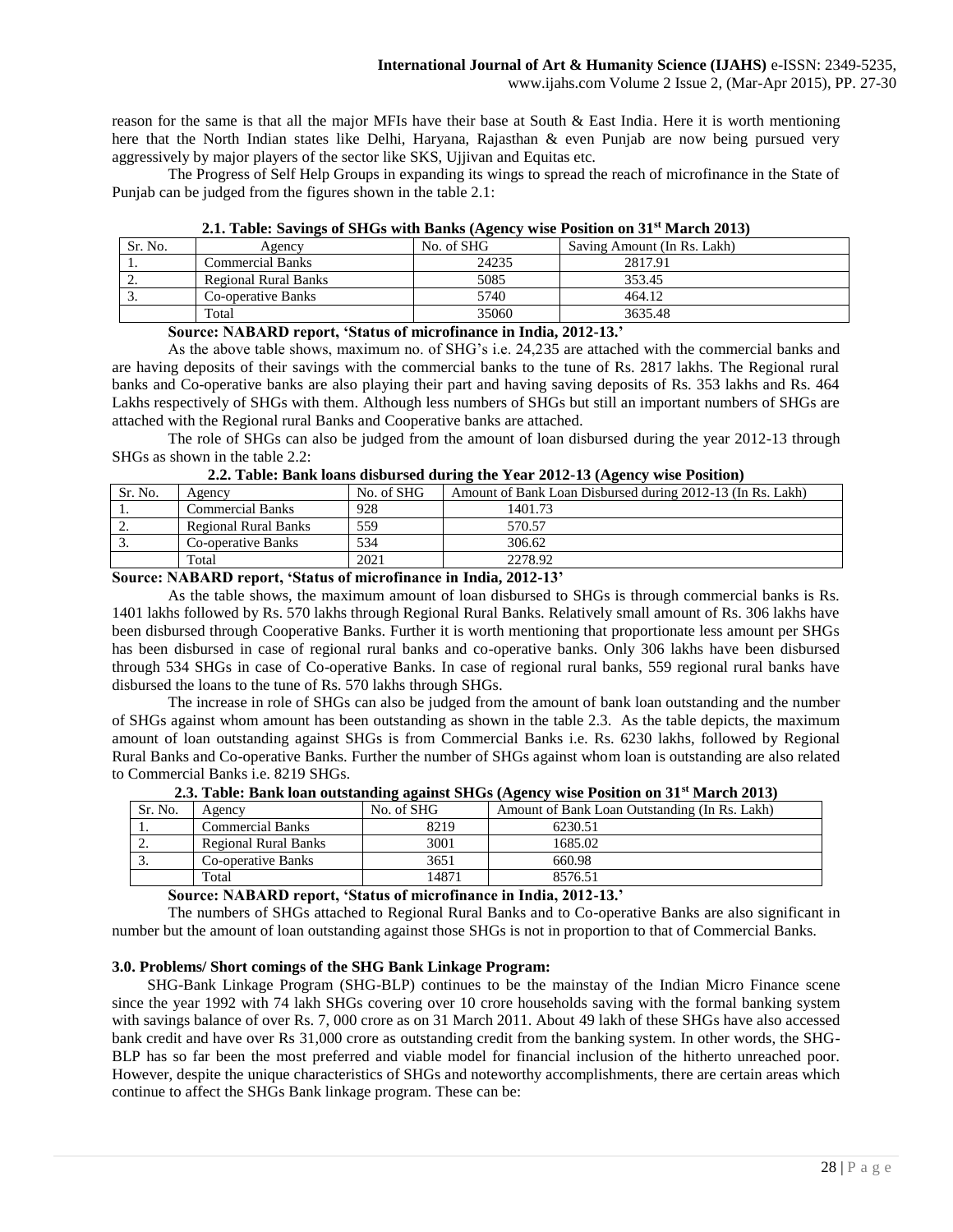**3.1. Non Performing Assets:** Out of the loan amount sanctioned by the banks to the SHGs, the amount of nonperforming assets is quite disturbing. The following table 3.1.1 depicts the agency wise position of Non-performing assets. It is quite clear from the figures that it is mainly the public sector commercial banks which suffer the most. Nearly 11% of the loans advanced by the public sector commercial banks have turned into non-performing assets. It is followed by cooperative bank in which this percentage is 8.98%.

| 3.1.1. Progress under Microfinance – Non-Performing Assets against Bank loan to SHGs (Agency wise |
|---------------------------------------------------------------------------------------------------|
| Position on 31 <sup>st</sup> March 2013)                                                          |

| $1$ obttron on $\sigma$ 1 what ch $\sigma$ is $\sigma$ |                                        |                         |                                          |                  |  |  |  |  |
|--------------------------------------------------------|----------------------------------------|-------------------------|------------------------------------------|------------------|--|--|--|--|
| Sr.                                                    | Agency                                 | Loan amount outstanding | Amount of Gross NPAs   NPAs as a %age to |                  |  |  |  |  |
| No.                                                    |                                        | against SHGs            | against SHGs                             | loan outstanding |  |  |  |  |
| $\overline{1}$ .                                       | <b>Public sector Commercial Banks</b>  | 6094.22                 | 652.67                                   | 10.71%           |  |  |  |  |
| 2.                                                     | <b>Private Sector Commercial Banks</b> | 136.29                  | 0.00                                     | $0.00\%$         |  |  |  |  |
| 3.                                                     | <b>Regional Rural Banks</b>            | 1685.02                 | 27.31                                    | 1.62%            |  |  |  |  |
| 4.                                                     | Co-operative Banks                     | 660.98                  | 59.34                                    | 8.98%            |  |  |  |  |
|                                                        |                                        | 8576.51                 | 739.32                                   | 8.62%            |  |  |  |  |

### **Source: NABARD report, 'Status of microfinance in India, 2012-13.'**

The high percentage of Non-performing assets in portfolio of the lending institutions dampens their spirit to take further initiative in expanding microfinance facilities.

**3.2. Inadequate outreach in many regions**: The approach of microfinance institutions in Punjab is restricted to certain areas or districts only although the need of microfinance is felt in almost all areas. So there is utmost necessity to spread the microfinance facility to all the districts of Punjab.

**3.3. Delays in opening of SHG accounts:** There is delay on account of opening of SHG accounts and disbursement of loans by the commercial banks. This may be due to unavailability of clear cut guidelines from NABARD or the lackluster approach of commercial banks.

**3.4. Non-approval of repeat loans:** There is a tendency among commercial banks of Non approval of repeat loans even when the first loans were repaid promptly. It proves to be a hindrance in the progress of SHGs members. Moreover Impounding of savings by banks as collateral also marginalize their prospects of development.

**3.5. Multiple memberships of SHGs members:** There is a tendency of multiple memberships and borrowings by SHG members within and outside SHGs. This trend decreases their ability to repay the loans taken by them on time.

**3.6. Limited banker interface and monitoring:** There is a lack of Monitoring of SHGs on the part of lending institutions. Interface of lending institutions and SHGs needs to more so that lending institutions can understand the needs and problems of SHGs members better.

# **4.0. Suggestions**

While the basic tenets of the SHGs being savings led credit product remain true even today, many recent developments require crucial changes in the approach and design of SHG-BLP to make it more flexible and client friendly. The following guidelines of SHG are suggested to enable financing banks to respond to the changing requirements of members of SHGs:

#### **4.1 Allowing voluntary savings**

Presently, SHGs save fixed amounts as compulsory savings in weekly/ fortnightly / monthly meetings. Growth in rural economy and opportunities like MNREGS and other schemes has positively influenced the SHGs and their member's capacities to save. While many SHGs and their members have enhanced the amount of compulsory savings over the years; the compulsory savings in the SHGs are often restricted to the lowest savings potential of a member of SHG. It has been observed that the savings capacity and potential varies across members. Efforts are made by the banks to graduate such SHG members from community banking to individual banking. They are encouraged to open individual bank accounts by depositing the surplus in such accounts and availing credit directly as and when required.

## **4.2. Purpose of bank loan**

Loan granted by the bank to the SHG is purpose neutral as it is the Self help group itself which will decide the purposes for which loan can be extended to its member participants. As indicated by RBI in its circular (Ref: RPCD. FID. BC.No.06/ 12.01.001/ 2011-12 dated 1 July, 2011) the banks are expected to meet the entire credit requirements of SHG members for (a) income generation activities, (b) social needs like housing, education, marriage, etc., and (c) debt swapping, etc.